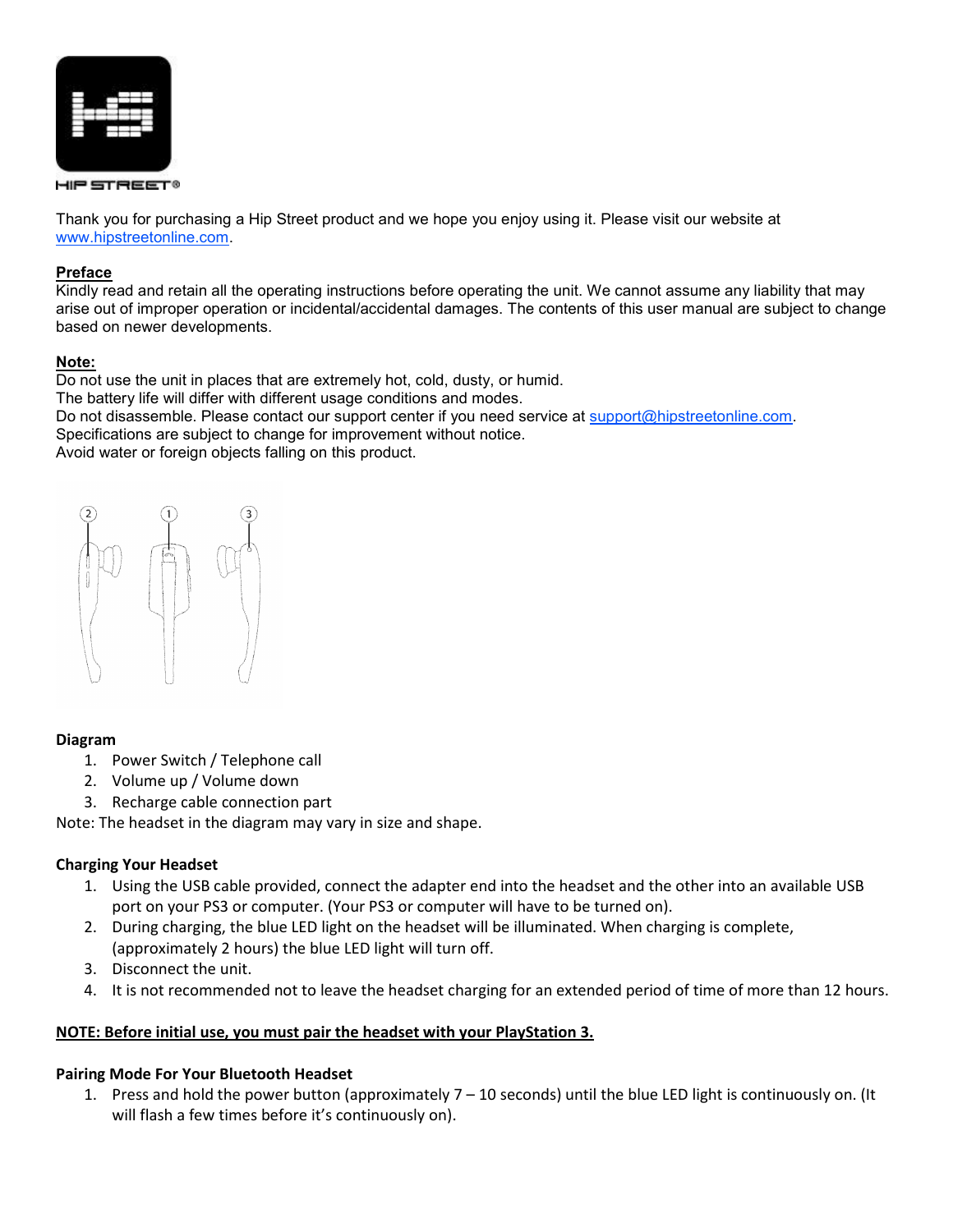# Pairing With Your PlayStation 3 System

- 1. From the system home menu, go to "Settings" then "Accessory Settings".
- 2. Select "Manage Bluetooth Devices" option to register or pair the Bluetooth headset with your PlayStation 3 system.
- 3. If no Bluetooth device is paired with your system, you will seet the message "There are no Bluetooth device registered. Do you want to register?" on the screen. In this case, please select "Yes" and press the X button to continue with the pairing process.
- 4. If a Bluetooth device has been paired with your system, a list of all the Bluetooth devices will appear. You will need to select "Register New Device" and press the X button to pair a new Bluetooth device.

### Note: Only one Bluetooth headset can be paired to the system at a time. You must unregister the previous headset from the system first before pairing a new headset.

- 5. After you have selected to register a device, you will see the message "To register, you will need to prepare the Bluetooth device" on the screen. This means that the system will scan for any Bluetooth devices that is within range. Make sure the Bluetooth headset is set to pairing mode in order for the system to locate it. Please refer to the section "Pairing Mode For Your Bluetooth Headset".
- 6. Once you've prepared the Bluetooth headset to pairing mode, you can press the X button to start scanning.
- 7. After the scan is completed, your system will list all the devices found within range. Choose the "HIP STREET" Bluetooth headset and the press the X button to continue. (If no device is found, then it is likely you have not correctly prepared the headset to be "paired").
- 8. Once you have selected the "HIP STREET" headset to be paired, you will need to enter the headset's pass key to complete the pairing process. Please press the X button to begin entering the pass Key. The pas key is 4 zeros (0000). You can use the on-screen keyboard to enter the pass key. After you have entered the correct key, you can move the cursor onto the green Enter button and press the X button to confirm.
- 9. After the pass key is entered, you should see it in the center of the screen. Use the D-pad to highlight OK, and press the X button.
- 10. You'll see the message "Register Completed" on the screen when completed.
- 11. You have successfully paired your Bluetooth headset. Press the X button to continue and exit.

## Setting Your Bluetooth Headset as an Input / Output Device

After the Bluetooth headset has been successfully registered or "paired" with your Playstation 3 system, you must set it as the default "Input / Output Audio Device" before it can be used.

- 1. From the home menu, go to "Settings" and then "Accessory Settings" followed by "Audio Device Settings".
- 2. Select "Input Device" and press the X button. This is where you select the microphone for voice chat. Scroll up and down until you find your headset and press the X button.

The "Output Device" will automatically change to match the selected "Input Device". This setting will allow you to hear other players' voice chat messages on the Bluetooth headset.

Once the input and output device has been selected, you can test the headset's input/output levels by speaking into the headset. You should be able to hear your voice over the selected output device. If your voice is too soft or low, you can select "Microphone Level" and press the X button to adjust the volume. When you have completed adjusting the "Audio Device Settings", select "OK" and press the X button to return to the home menu.

## Turning Off and On Your Headset

- 1. To turn off the headset, press and hold the power button (approximately 3 5 seconds). The blue LED light will turn on, turn off and remain off.
- 2. To turn on the headset, press and hold the power button (approximately 3 5 seconds). When the blue light turns on, release the power button.

Note: When the headset is in standby mode, the blue LED light will quickly flash once every  $2 - 3$  seconds.

## Mute Function

- 1. Press and hold the "Vol-" and "Vol+" simultaneously for approximately 3 seconds. You will hear a beep and the headset is in mute mode.
- 2. To take the headset off the mute function, press the "Vol-" and "Vol+" simultaneously.

Note: The mute function will only mute the microphone. You will still be able to listen.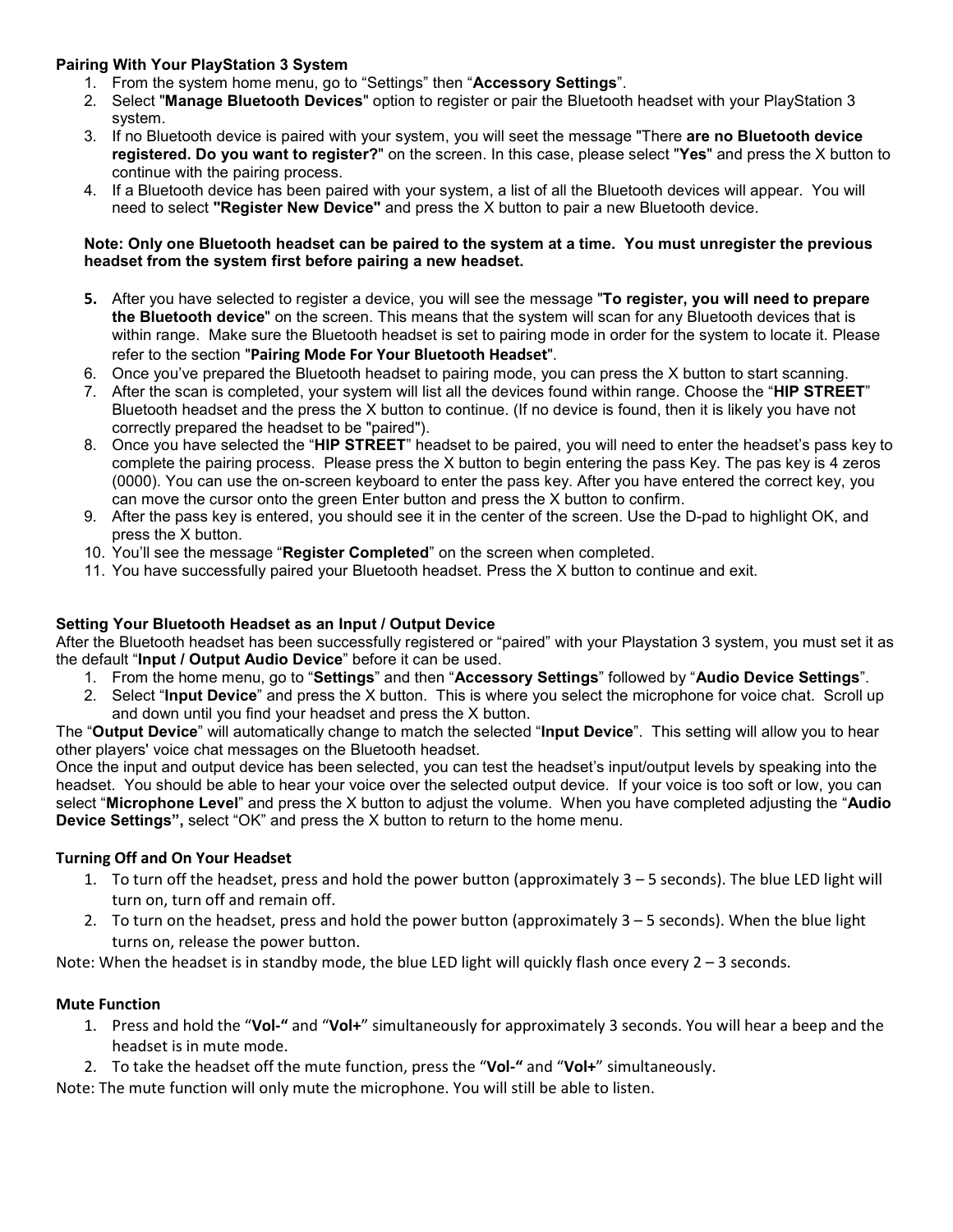# Using Your Headset With Other Bluetooth Enabled Devices

This headset can also be used with other Bluetooth enabled devices, such as cell phones. Please refer to your user manual for such devices for instructions on pairing the headset. To set the headset to the pairing mode, please refer to the section "Pairing Mode For Your Bluetooth Headset". The pass key will remain the same with 4 zeros (0000).

Receiving a Call

- 1. Once the headset is paired and connected to your cell phone, press the "Telephone Call" button to receive a call. You will not only hear your cell phone ring, but a beep through the headset.
- 2. Press the "Telephone Call" button twice quickly to disconnect the call.

# Need assistance? Please call us!

If you encounter any difficulties with this product, please visit our website at www.hipstreetonline.com and review our support section or call us. Our representatives are ready to help you with any questions about your product. We can guide you through connections, first-time use, or any of the features. Just give us a call or send us an email.

Customer & Technical Support: 1-888-4KOBIAN or 1-888-456-2426 Monday through Friday: 8:30am – 5:00pm EST Email: support@hipstreetonline.com

# We want you to start enjoying your product right away!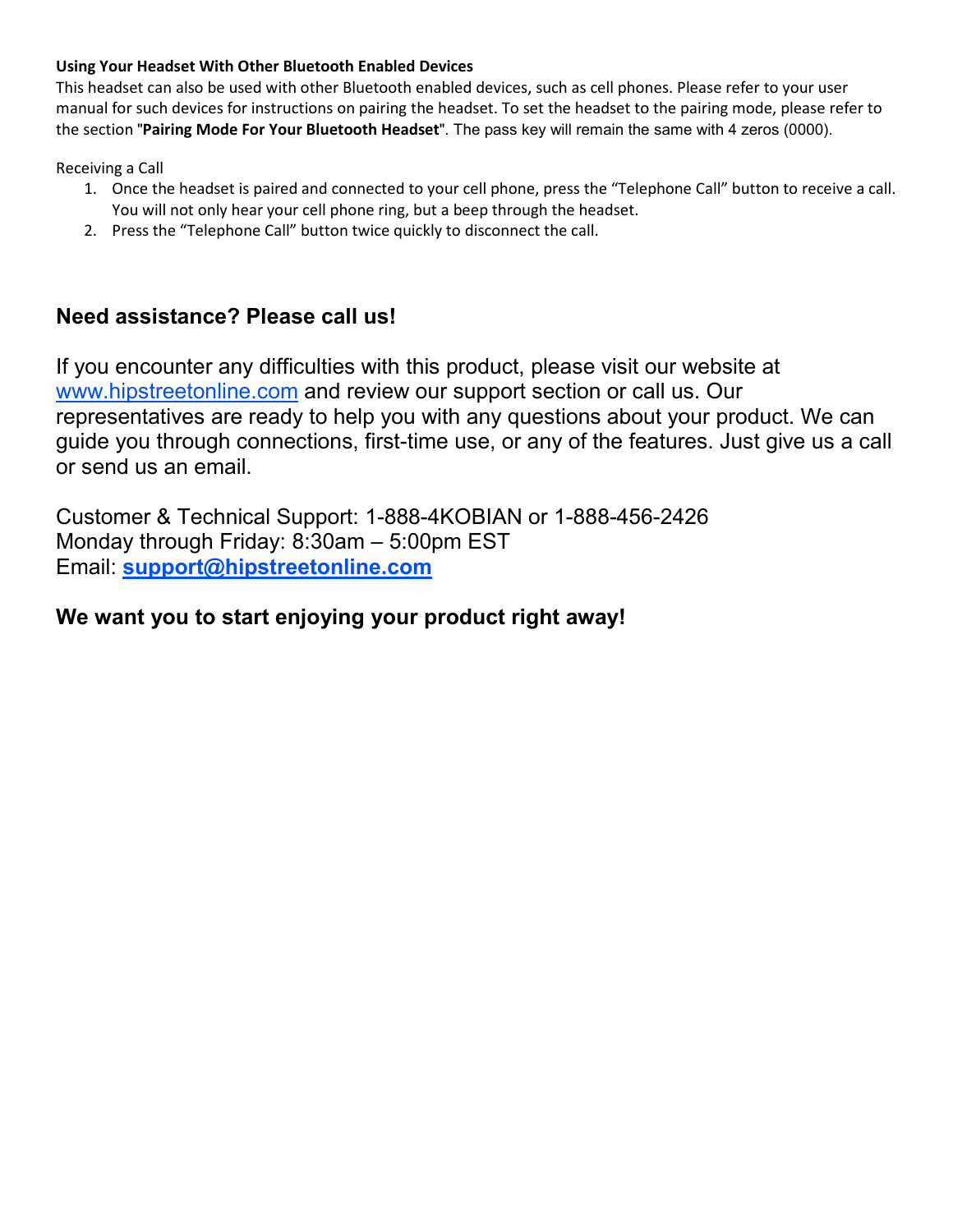

HIP STREET®

Nous vous remercions pour l'achat de cet appareil Hip Street. Nous espérons que vous apprécierez l'utiliser. Veuillez libre et conserver ces instructions avant de faire fonctionner l'appareil. Veuillez visiter votre site Web au www.hipstreetonline.com.

#### Préface

Veuillez lire et conserver toutes les instructions de fonctionnement de l'appareil. Nous ne serons pas responsables des dommages résultant d'une utilisation incorrecte ou des dommages accessoires/accidentels. Le contenu de ce guide d'utilisation est sujet à changement basé sur des développements antérieurs.

#### Remarque :

N'utilisez pas cet appareil dans des endroits extrêmement chauds, froids, poussiéreux ou humides.

La durée de vie de la pile varie selon les conditions d'utilisation et des modes utilisés. Ne démontez pas l'appareil. Veuillez contacter notre département de soutiens à la clientèle pour obtenir de l'assistance. support@bipstreetonline.com.

Les spécifications sont sujettes à changement ou améliorations sans préavis.

Évitez d'éclabousser de l'eau ou d'échapper des objets sur cet appareil.



#### Diagramme

- 1. Commutateur d'alimentation/appel téléphonique
- 2. Augmentation/diminution du volume
- 3. Connecteur du câble de recharge.

Remarque : Le casque d'écoute illustré peut varier de l'unité actuelle.

#### Charge de votre casque d'écoute

- 1. À l'aide du câble USB inclus, branchez une extrémité de l'adaptateur dans le casque d'écoute et l'autre dans un port USB disponible de votre PS3 ou de votre ordinateur. (Votre console PS3 ou votre ordinateur doivent être en fonction).
- 2. Pendant la recharge, le voyant à DEL bleu du casque d'écoute sera allumé. Lorsque la recharge est terminée (environ 2 heures), le voyant à DEL bleu s'éteindra.
- 3. Débranchez le casque d'écoute.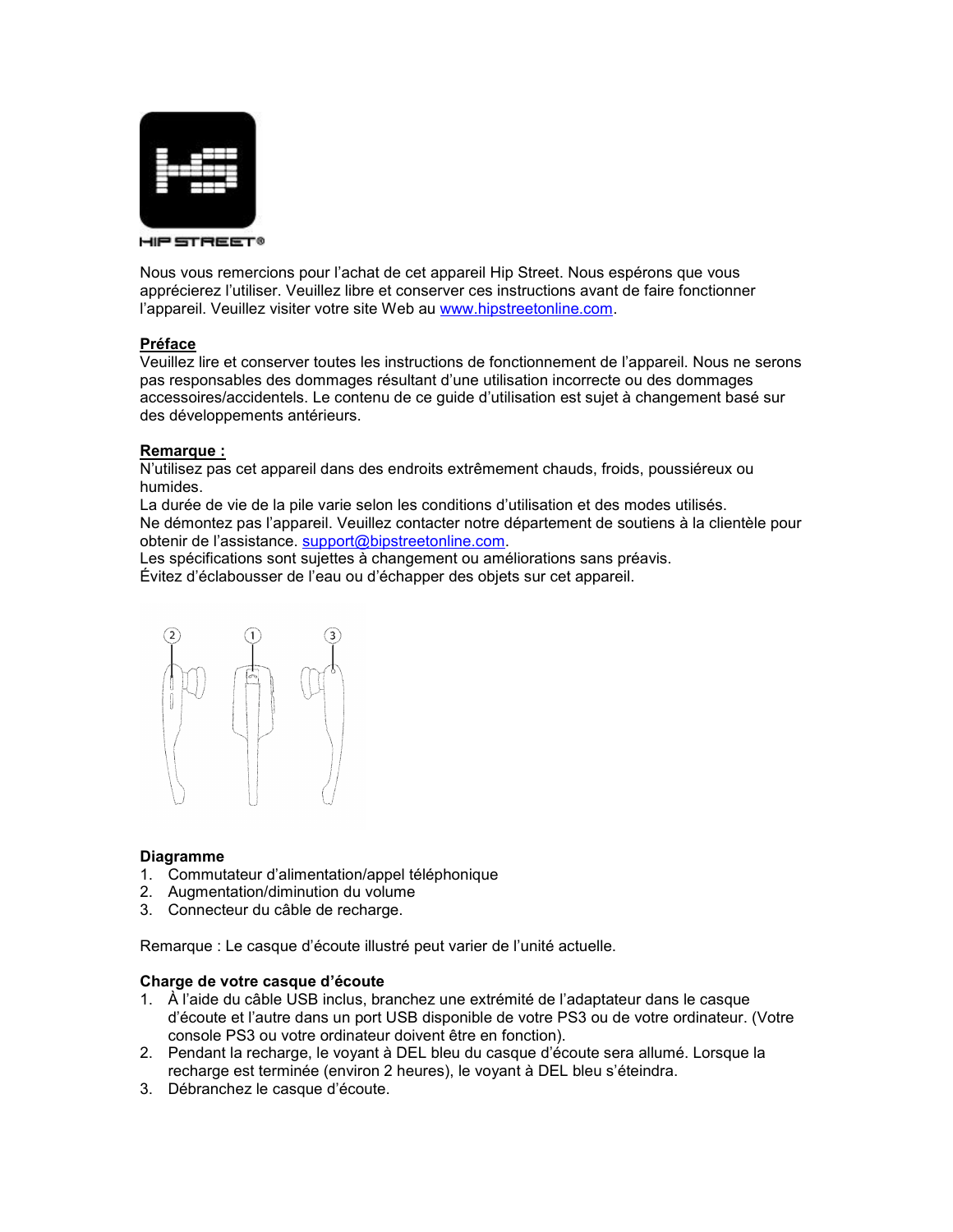4. Nous ne vous recommandons pas de laisser le casque d'écoute se recharger pendant plus de 12 heures.

## REMARQUE : Avant l'utilisation initiale, vous devez jumeler le casque d'écoute avec votre PlayStation 3.

## Mode de jumelage de votre casque d'écoute Bluetooth

1. Appuyez et maintenez enfoncée la touche Power (environ 7 – 10 secondes) jusqu'à ce que le voyant à DEL bleu soit allumé en feu fixe. (Il clignotera quelques fois avant de demeurer allumé en feu fixe).

### Jumelage avec votre console PlayStation 3

- 1. Au menu home de la console, allez à l'option "Settings" et accédez à l'option "Accessory Settings".
- 2. Sélectionnez l'option "Manage Bluetooth Devices" et jumelez le casque d'écoute Bluetooth avec votre PlayStation 3.
- 3. Si aucun dispositif Bluetooth n'est jumelé avec votre système, vous verrez le message "Aucun dispositif Bluetooth n'a été jumelé. Désirez-vous effectuer le jumelage?" apparaître à l'écran. Si c'est le cas, appuyez sur "Oui" et appuyez sur la touche X pour continuer le processus de jumelage.
- 4. Si un dispositif Bluetooth a été jumelé avec votre système, une liste de tous les dispositifs Bluetooth apparaîtra. Vous devrez sélectionner "Jumelez un nouveau dispositif" et appuyez sur la touche X pour jumeler un nouveau dispositif Bluetooth.

#### Remarque : Uniquement un dispositif Bluetooth peut être jumelé au système à la fois. Vous devez annuler le jumelage du casque d'écoute précédent avant de pouvoir procéder au jumelage d'un nouveau dispositif.

- 5. Après avoir sélectionné de jumelé un dispositif, vous verrez le message "Pour jumeler, vous devrez préparer votre dispositif Bluetooth" apparaîtra à l'écran. Ceci signifie que le système effectuera un balayage pour un dispositif Bluetooth. Assurez-vous que le casque d'écoute Bluetooth est en mode de jumelage de manière à ce que le système puisse le localiser. Veuillez consulter la section "Mode de jumelage de votre casque d'écoute Bluetooth".
- 6. Lorsque vous avez préparé le casque d'écoute pour le jumelage Bluetooth, vous pourrez appuyer sur la touche X pour débuter le balayage.
- 7. Lorsque le balayage est terminé, votre système listera tous les dispositifs disponibles. Choisissez le casque d'écoute "HIP STREET" et appuyez sur la touche X pour continuer. (Si aucun dispositif n'a été localisé, il est probable que vous n'ayez pas correctement préparé le casque d'écoute pour le "jumelage".
- 8. Lorsque vous avez sélectionné le casque d'écoute "HIP STREET" à jumeler, vous devrez entrer le mot de passe du casque d'écoute. Appuyez sur la touche X pour entrer le mot de passe. Celui-ci est réglé à 4 zéros (0000). Vous pouvez utiliser le clavier à l'écran pour entrer le mot de passe. Après l'avoir entré correctement, vous pouvez déplacer le curseur jusqu'à la touche Enter verte et appuyez sur la touche X pour confirmer.
- 9. Après avoir entré le mot de passe, vous devriez le voir affiché au centre de l'écran. Utilisez le clavier-D pour mettre OK en surbrillance et appuyez sur la touche X.
- 10. Vous verrez le message "Initialisation terminée" à l'écran, lorsque terminé.
- 11. Vous avez jumelé votre casque d'écoute Bluetooth avec succès.

## Réglage de votre casque d'écoute Bluetooth entrant que dispositif d'entrée/de sortie

Après avoir jumelé votre dispositif avec succès avec votre console PlayStation 3, vous devrez le régler en tant que "Dispositif d'entrée/de sortie audio" avant de l'utiliser.

1. Au menu home, sélectionnez l'option "Réglages" et l'option "Réglage des accessoires" suivi de l'option "Réglages du dispositif audio".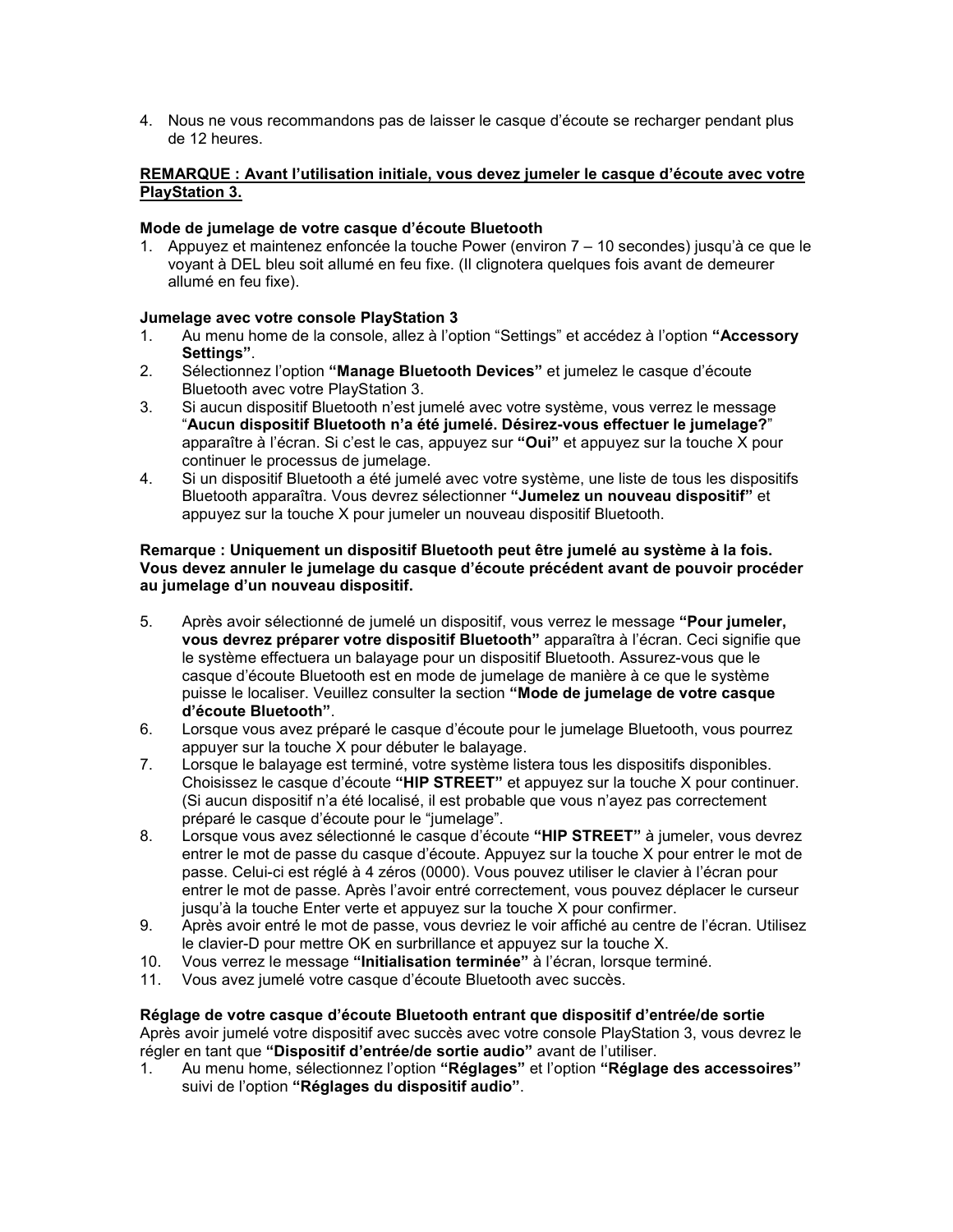2. Sélectionnez "Dispositif d'entrée" et appuyez sur la touche X. Ceci est l'endroit où vous pourrez choisir le microphone pour le clavardage. Défilez vers le haut et le bas jusqu'à ce que vous localisiez votre casque d'écoute et appuyez sur la touche X.

Le "Dispositif de sortie" changera automatiquement afin de s'apparier au "Dispositif d'entrée". Ce réglage vous permettra d'entendre la voix des autres joueurs sur le casque d'écoute Bluetooth.

Lorsque le dispositif d'entrée et de sortie sera sélectionné, vous pourrez effectuer un test des niveaux d'entrée/sortie du casque d'écoute en parlant dans le casque d'écoute. Vous devriez pouvoir entendre votre voix sur le dispositif sélectionné. Si votre voix est trop faible, vous pourrez sélectionner "Niveau du microphone" et appuyez sur la touche X. Lorsque vous avez terminé l'ajustement des réglages "Réglages audio du dispositif", sélectionnez "OK" et appuyez sur la touche X pour retourner au menu home.

### Mise en et hors fonction de votre casque d'écoute

- 1. Pour mettre le casque d'écoute hors fonction, maintenez la touche Power enfoncée (environ 3-4 secondes). Le voyant à DEL bleu s'allumera puis s'éteindra et demeurera éteint.
- 2. Pour mettre le casque d'écoute en fonction, maintenez la touche Power enfoncée (environ 3-5 secondes). Lorsque le voyant bleu s'allumera, relâchez la touche.

Remarque : Lorsque le casque d'écoute est en mode d'attente, le voyant à DEL bleu clignotera rapidement toutes les 2 – 3 secondes.

### Fonction de sourdine

- 1. Maintenez enfoncée la touche "Vol-" ou "Vol+" simultanément pendant environ 3 secondes. Vous entendrez un bip et le casque d'écoute accédera au mode de mise en sourdine.
- 2. Pour annuler la mise en sourdine, appuyez simultanément sur la touche "Vol-" et "Vol+".

Remarque : La fonction de mise en sourdine ne fonctionnera que pour le microphone. Vous pourrez quand même entendre.

#### Utilisation de votre casque d'écoute avec d'autres dispositifs Bluetooth

Ce casque d'écoute peut être également utilisé avec d'autres dispositifs Bluetooth tels que les téléphones cellulaires. Veuillez consulter le guide d'utilisation de votre dispositif pour des détails en rapport avec le jumelage du casque d'écoute. Pour préparer le casque d'écoute pour le mode de jumelage, consultez la section "Mode de jumelage de votre casque d'écoute Bluetooth". Le mot de passe demeure le même, c'est-à-dire 4 zéros (0000).

## Réception d'un appel

- 1. Lorsque le casque d'écoute est jumelé et connecté à votre téléphone cellulaire, appuyez sur la touche "Telephone Call" pour recevoir des appels. Vous ne pourrez entendre votre téléphone cellulaire sonner, mais vous entendrez un bip à travers le casque d'écoute.
- 2. Appuyez deux fois sur la touche "Telephone Call" pour rejeter rapidement l'appel.